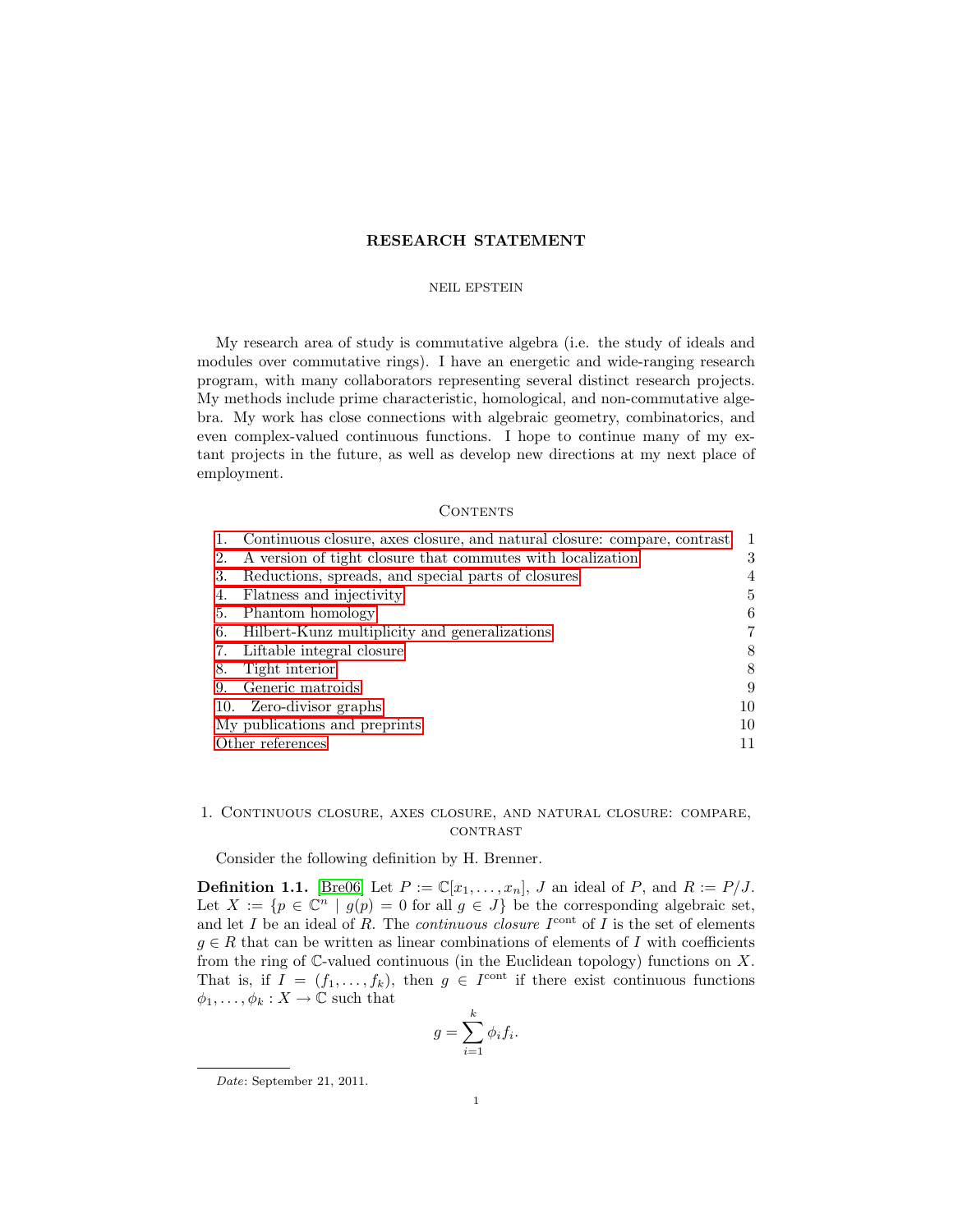This yields an ideal that is sometimes larger than the original ideal. For example, when  $R = \mathbb{C}[x, y]$  and  $I = (x^3, y^3)$ , one has  $x^2y^2 \in I^{\text{cont}}$ . To see this, note that the functions  $\alpha_j : \mathbb{C}^2 \setminus \{0\} \to \mathbb{C}$  given by

$$
\alpha_1(x,y) := \frac{x^2 y^2 \bar{x}^3}{|x|^6 + |y|^6} \quad \text{and} \quad \alpha_2(x,y) := \frac{x^2 y^2 \bar{y}^3}{|x|^6 + |y|^6}
$$

(where ¯ denotes complex conjugation) satisfy the property

$$
\lim_{(x,y)\to(0,0)} \alpha_j(x,y) = 0.
$$

Thus, the maps  $\widetilde{\alpha_j} : \mathbb{C}^2 \to \mathbb{C}$ , defined by

$$
\widetilde{\alpha_j}(x, y) = \begin{cases} \alpha_j(x, y) & \text{if } (x, y) \neq (0, 0) \\ 0 & \text{if } (x, y) = (0, 0) \end{cases}
$$

are continuous, and  $x^2y^2 = \widetilde{\alpha_1} \cdot x^3 + \widetilde{\alpha_2} \cdot y^3$  as maps from  $\mathbb{C}^2 \to \mathbb{C}$ .<br>Bronner also introduced the notion of axes closure  $I^{ax}$  in such a r

Brenner also introduced the notion of axes closure  $I<sup>ax</sup>$  in such a ring R. Namely, let  $Y_n$  be the union of the n complex coordinate axes in  $\mathbb{C}^n$  (i.e. the set of n-tuples with at most one nonzero coordinate), and let  $A_n := \mathbb{C}[x_1, \ldots, x_n]/(x_i x_j \mid 1 \leq i$  $j \leq n$ ) be its coordinate ring; then the axes closure of  $I := (f_1, \ldots, f_k)$  is the set of all elements  $g \in R$  such that for all  $n \geq 1$  and all ring maps  $\psi : R \to A_n$ , there exist  $a_1, \ldots, a_k \in A_n$  such that

$$
\psi(g) = \sum_{i=1}^{k} a_i \psi(f_i).
$$

He showed that  $I<sup>ax</sup>$  always contains  $I<sup>cont</sup>$ , and he raised the question of whether they coincide, showing that they do so for monomial ideals primary to the homogeneous maximal ideal in polynomial rings over C.

In joint work with Melvin Hochster [\[10\]](#page-9-2), we extend axes closure to general Noetherian rings and define *natural closure*  $I^{\natural}$  for ideals in any Noetherian ring, in such a way that one always has  $I^{\sharp} \subseteq I^{ax}$ , and in rings where continuous closure is defined we show that  $I^{\natural} \subseteq I^{\text{cont}} \subseteq I^{\text{ax}}$ . Here is a sample of our results concerning their equality:

**Theorem 1.2.** Let R be a quotient of a polynomial ring over  $\mathbb{C}$ , and I an ideal.

- (1) If R is a locally factorial domain of dimension at most 2, then  $I^{\text{cont}} = I^{\text{ax}}$ . [\[10,](#page-9-2) Theorem 8.5]
- (2) If R is a polynomial ring over  $\mathbb C$  and I is a monomial ideal, then  $I^{\natural} = I^{\text{cont}}$ . [\[10,](#page-9-2) Theorem 10.3]
- (3) If I has no embedded primes, then  $I = I^{\natural}$  iff  $I = I^{\text{ax}}$  iff  $I = I^{\text{cont}}$ . [\[10,](#page-9-2) Corollary 7.14 Hence if dim  $R/I = 0$ , then  $I^{\dagger} = I^{\text{ax}} = I^{\text{cont}}$ . [\[10,](#page-9-2) Corollary 7.15]

However, there is a monomial ideal I in the ring  $R = \mathbb{C}[x, y, z]$  such that  $I^{\text{cont}} \neq I^{\text{ax}}$ (thus providing a negative answer to Brenner's question) [\[10,](#page-9-2) Example 9.2]. There are also examples where  $I^{\natural} \neq I^{\text{cont}}$ .

Here are the examples we give to show that  $I^{\natural}$ ,  $I^{\text{cont}}$ , and  $I^{\text{ax}}$  are distinct:

**Example 1.3.** Consider the polynomial map  $\gamma : \mathbb{C}^2 \to \mathbb{C}^4$  given by  $\gamma(a, b) :=$  $(a^3, a^2, ab, b)$ . Let  $X := \text{im } \gamma$ ; then  $R := \mathbb{C}[a^3, a^2, ab, b]$  is its coordinate ring. Consider the ideal  $I := bR$  of R. In the Euclidean topology,  $\gamma$  is a homeomorphism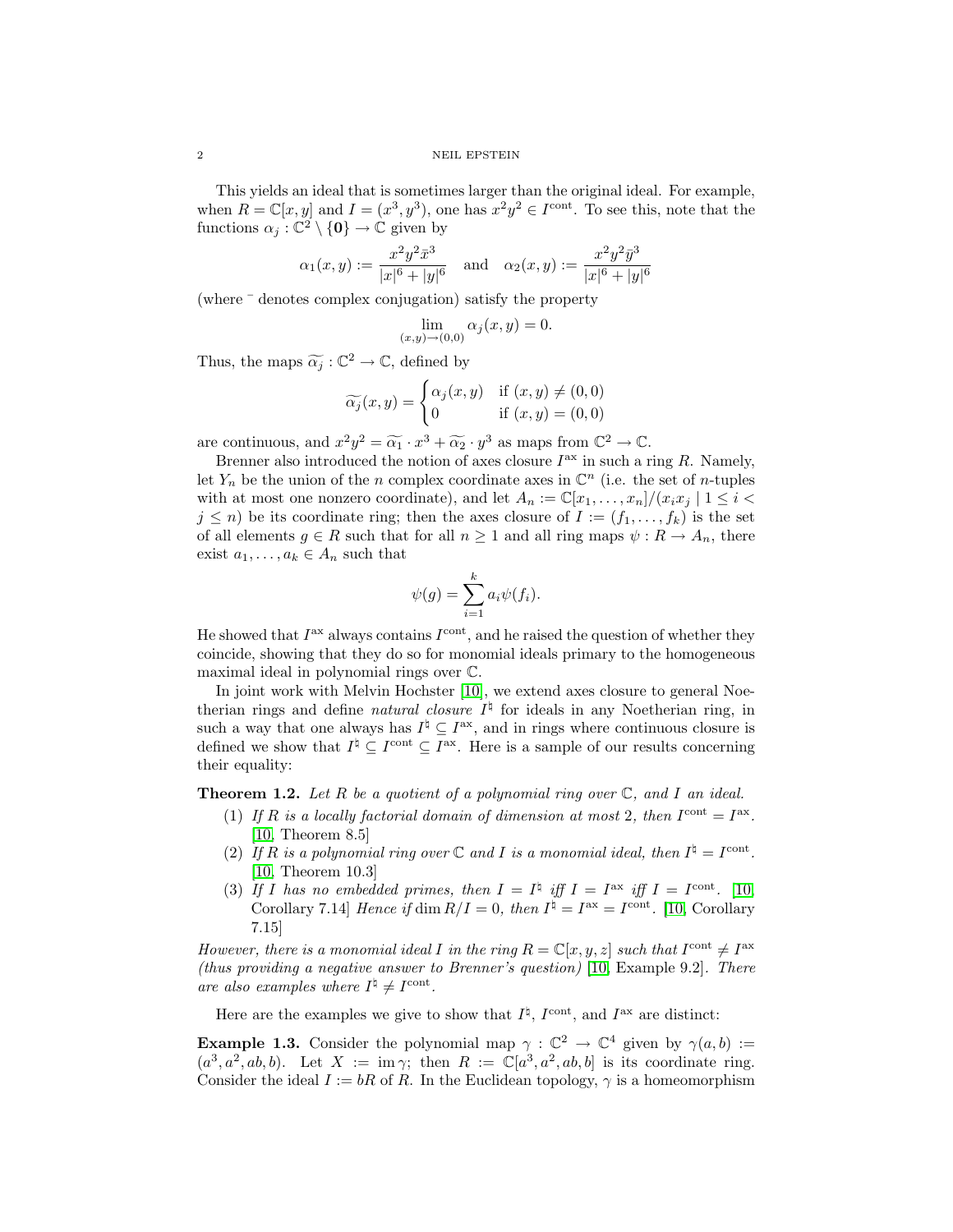onto its image. Hence, a is a continuous function on X, which shows that  $ab =$  $a \cdot b \in (bR)^{\text{cont}}$ . On the other hand, we show that  $ab \notin (bR)^{\natural}$ .

**Example 1.4.** Let  $R := \mathbb{C}[x, y, z]$  (the coordinate ring of complex 3-space), and  $I := (y^2, z^2, x^2yz)$ . Then  $xyz \in I^{ax}$  because of the limited structure of axes rings. However, if  $xyz \in I^{\text{cont}}$ , then after specialization (i.e. setting  $x = \lambda$  for particular values of  $\lambda \in \mathbb{C}$ ) it would follow that  $yz \in (y^2, z^2)$ <sup>cont</sup> (that is,  $yz = y^2F + z^2G$  for continuous functions F and G) on a neighborhood of the origin in  $\mathbb{C}^2$ . But then taking limits as  $(y, z) \rightarrow (0, 0)$  along the lines  $y = z$  and  $y = -z$  respectively, one obtains the contradiction that  $1 = F(0,0) + G(0,0) = -1$ .

Along the way, we show that if R is a polynomial ring over  $\mathbb C$  (so that  $X = \mathbb C^n$ ) and  $f \in R$  has the property that it vanishes at all the points where its first partial derivatives all vanish, then it is a continuous linear combination of its first partial derivatives. That is, f is in the continuous closure of its Jacobian ideal.

Many additional research projects may be based on our work. This last result in particular provides a good project for a student, even one whose background in commutative algebra is minimal. Namely, investigate (algebraically, geometrically, and/or analytically) the property of a function being in the continuous closure of its Jacobian ideal.

Inspired by our work and that of Brenner, Kollár [\[Kol10\]](#page-10-2) has worked out an algebraic-geometric description of continuous closure in many important cases. See also [\[FK11\]](#page-10-3).

# <span id="page-2-0"></span>2. A version of tight closure that commutes with localization

Tight closure is an operation primarily on rings of prime characteristic (also defined in equal characteristic 0), introduced in a seminal article by Hochster and Huneke [\[HH90\]](#page-10-4). In the beginning, it was used in providing surprisingly simple proofs (and interesting extensions) of theorems in apparently disparate areas of commutative algebra, including the Briançon-Skoda theorem and the homological conjectures. Later on, striking connections were found between test ideals in characteristic p (ideals of elements that kill the tight closures of all ideals ) and multiplier ideals (a concept arising in complex analysis and in resolution of singularities). Indeed, tight closure theory has established itself as a central topic of interest in commutative algebra.

For twenty years, an open question in tight closure theory was whether tight closure commuted with localization in finitely generated algebras over locally excellent equicharacteristic Noetherian rings, a central property for operations with geometric content. The surprising answer of "no" by Brenner and Monsky [\[BM10\]](#page-10-5) raises the question of whether there is a tight closure-like operation that does commute with localization. In joint work with Melvin Hochster [\[11\]](#page-10-6), we provide such a theory. We define the *homogeneous tight closure*  $I^*$  of an ideal and show the following:

**Theorem 2.1.** Let  $R$  be an excellent Noetherian ring of equal characteristic. Then for any ideal I and any multiplicative subset W of R,  $(W^{-1}I)^{*h} = W^{-1}(I^{*h})$ .

This confirms that homogeneous tight closure does not always coincide with ordinary tight closure. In general it is smaller. However, we give a number of important cases where tight closure does coincide with homogeneous tight closure,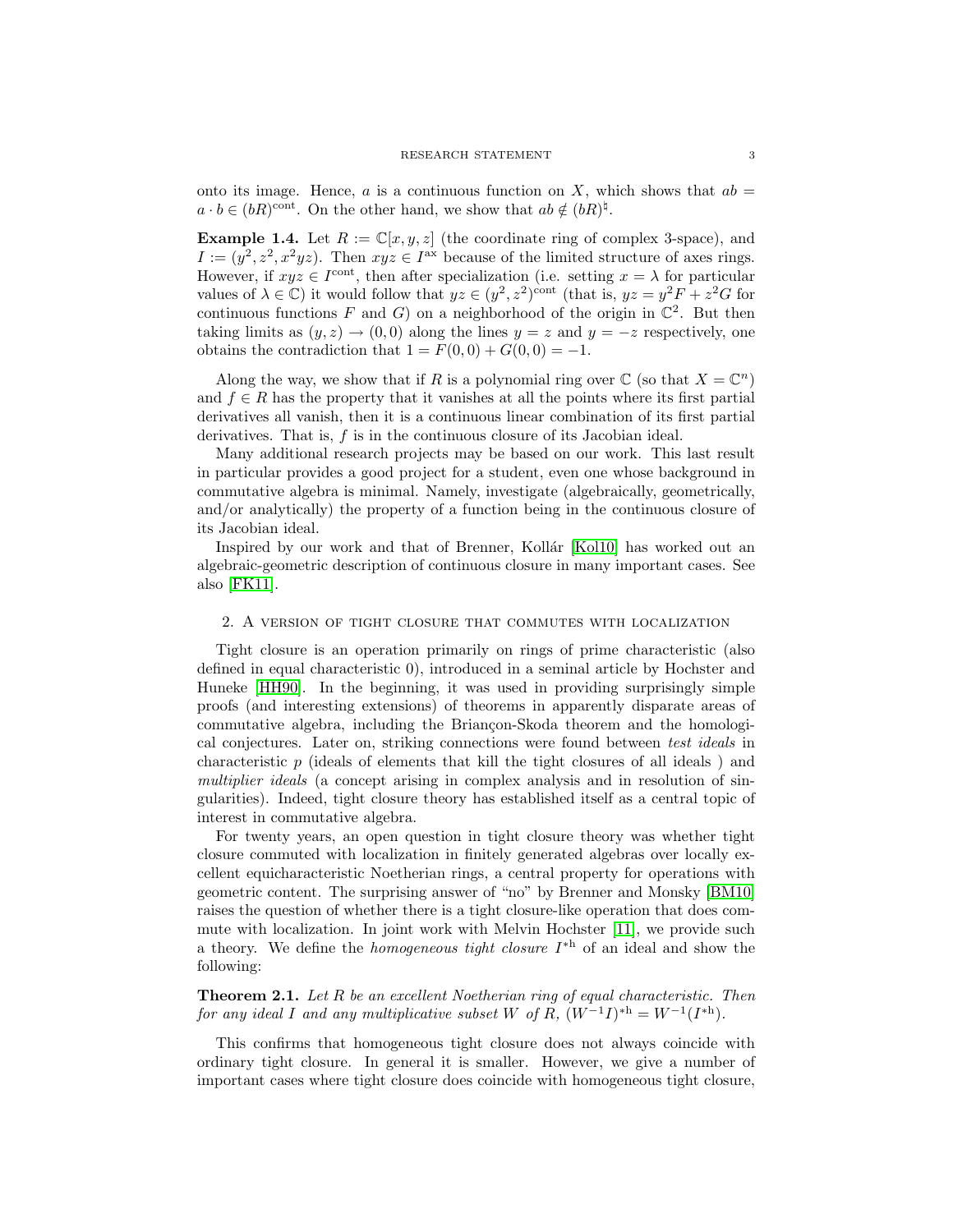which in turn provide insight into past localization (and non-localization) results in tight closure theory:

**Theorem 2.2.** Let R be an excellent Noetherian ring which is either of prime *characteristic*  $p > 0$  *or of equal characteristic* 0.

- (1) If I is a parameter ideal (or more generally, if  $R/I$  has finite phantom projective dimension as an R-module), then  $I^* = I^{*h}$ .
- (2) If  $R$  is a finitely generated and positively-graded  $k$ -algebra, where  $k$  is an algebraic extension of  $\mathbb{F}_p$  or of  $\mathbb{Q}$ , and I is an ideal generated by forms of positive degree, then  $I^* = I^{*h}$ .
- (3) If R is a binomial ring over any field k (that is,  $R = k[X_1, \ldots, X_n]/J$ , where the  $X_j$  are indeterminates and J is generated by polynomials with at most two terms each), then for any ideal I of R,  $I^* = I^{*h}$ .

Moreover, homogeneous tight closure is very much like ordinary tight closure. Indeed, we show that homogeneous tight closure captures colons and contractions from finite extensions, yields a Briançon-Skoda theorem, is trivial in regular rings, and may be tested by maps to complete local domains.

If all ideals in an excellent equicharacteristic local ring  $R$  are tightly closed, does the same property hold for all its localizations? This question has been open for over two decades, to the great consternation of many researchers. To give an affirmative answer, it would be enough to show that the tight closure of any m-primary ideal equals its homogeneous tight closure.

### 3. Reductions, spreads, and special parts of closures

<span id="page-3-0"></span>My innovations in this area have caused a change in the way that some people think about tight closure, and to some extent about closure operations (see below) in general. Indeed at least five papers in which I was not involved([\[Vra06,](#page-11-0) [Vra08,](#page-11-1) [Vra10,](#page-11-2) [FV10,](#page-10-7) [FVV11\]](#page-10-8)) have used this work.

Let  $(R, \mathfrak{m})$  be a Noetherian local ring. In [\[NR54\]](#page-10-9), Northcott and Rees introduce the idea of a (minimal) reduction of an ideal. Namely, if  $J \subseteq I$  are ideals, J is a reduction of I if  $JI^n = I^{n+1}$  for some n (equivalently, J and I have the same integral closure, that is,  $J^- = I^-$ ). A minimal reduction is then a reduction that is minimal with respect to inclusion. Cleverly using the Nakayama lemma, they show that any reduction of  $I$  contains a minimal reduction of  $I$ , and by use of an auxillary ring they show that if  $R/\mathfrak{m}$  is infinite, then all minimal reductions of an ideal I have the same size minimal generating set, the *analytic spread*, denoted  $\ell(I)$ .

In [\[4\]](#page-9-3), I generalize these notions to an arbitrary closure operation<sup>[1](#page-3-1)</sup> c. Namely,  $J \subseteq I$  is a *(minimal)* c-reduction if  $J<sup>c</sup> = I<sup>c</sup>$  (resp. if J is minimal with respect to this property), and if all minimal c-reductions have the same size minimal generating set, I call this the c-spread  $\ell^c(I)$  of I. Not all closure operations c admit minimal reductions (e.g. c=radical does not). However, Nakayama closures do. I define a closure c on a local ring  $(R, \mathfrak{m})$  to be *Nakayama* if whenever *J*, *I* are ideals such that  $J \subseteq I \subseteq (J + mI)^c$ , it follows that  $I^c = J^c$ . With this tool, we have the following:

<span id="page-3-1"></span><sup>&</sup>lt;sup>1</sup>A closure operation c is a set map on the ideals of R such that  $I \subseteq I^c = (I^c)^c$  for all I, and such that whenever  $J \subseteq I$  we have  $J^c \subseteq I^c$ . Examples include tight closure, integral closure, continuous closure, axes closure, natural closure, the radical, and homogeneous tight closure. For an overview, see my recent survey article [\[9\]](#page-9-4), also available on arXiv.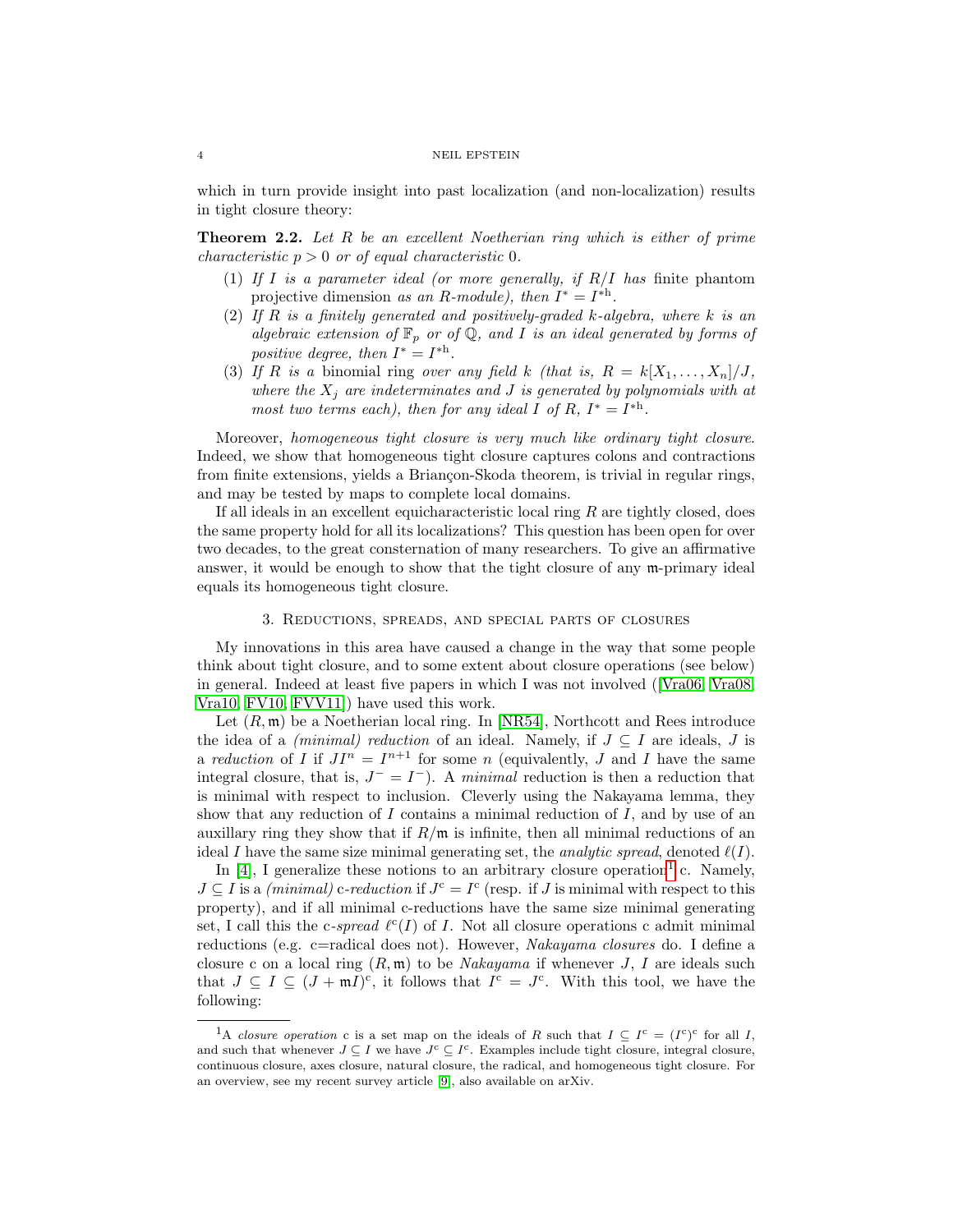**Theorem 3.1.** Let  $(R, \mathfrak{m})$  be a Noetherian local ring.

- (1) Suppose c is a Nakayama closure. Then for any ideal I, any c-reduction of I contains a minimal c-reduction of  $I$ . [\[4\]](#page-9-3)
- (2) Under mild hypotheses, Frobenius closure [\[7\]](#page-9-5), tight closure [\[4\]](#page-9-3), and plus closure [\[3\]](#page-9-6) are Nakayama closures; hence they admit minimal reductions as in  $(1)$ .

As for c-spread, I show among other things the following:

**Theorem 3.2.** Let  $(R, \mathfrak{m})$  be a complete Noetherian local domain of prime characteristic p. Then  $\ell^F(I)$ ,  $\ell^+(I)$  and  $\ell^*(I)$  are well-defined for every ideal I of R.

To show this, instead of using an auxillary ring, I use Vraciu's theory [\[Vra02,](#page-11-3) [HV03\]](#page-10-10) of special tight closure (expanding it to the more general notion of special parts of closures to deal with the Frobenius- and plus-closure cases in [\[7\]](#page-9-5) and [\[3\]](#page-9-6) respectively) to show that the minimal generating sets of the minimal  $c$ -reductions of an ideal I (where  $c = F, +, \text{ or } *$ ) form a *matroid*, and hence are equicardinal. This led to the paper [\[1\]](#page-9-1) with Joseph Brennan discussed in §[9.](#page-8-0)

In [\[16\]](#page-10-11), Adela Vraciu and I give a numerical limit to express the ∗-spread of an ideal in a normal ring with perfect residue field. Surprisingly, when the ideal is m-primary, this number can be expressed entirely in terms of Hilbert-Kunz multiplicities!

Vraciu uses these theorems in [\[Vra06\]](#page-11-0) to show that if  $J \subseteq I$  are tightly closed ideals in a normal ring, there is an intervening ideal I' such that  $\lambda(I/I') = 1$ ; in particular when  $J, I$  are m-primary, she can construct a finite filtration consisting of tightly closed ideals with constrained colengths. In [\[Vra08\]](#page-11-1) and [\[Vra10\]](#page-11-2), a new version of a-tight closure is defined and many properties are developed, using ∗ spread and the Nakayama property of tight closure.

Let c be a Nakayama closure. In [\[FV10\]](#page-10-7), Fouli and Vassilev define the c-core of an ideal  $I$  as the intersection of all minimal c-reductions of  $I$ . They show among other things that  $\ell^*(I)$  generic elements of any given lift of  $I/\mathfrak{m} I$  will generate a minimal  $*$ -reduction of I. Then in [\[FVV11\]](#page-10-8) with Vraciu, they give a formula for the ∗-core in a number of important cases.

In recent work with Holger Brenner [\[2\]](#page-9-7), we investigate special parts of closures from the viewpoint of forcing algebras.

# 4. Flatness and injectivity

<span id="page-4-0"></span>The most important classes of modules, homologically speaking, are flat, injective, and projective modules. In joint work with Yongwei Yao [\[17\]](#page-10-12), we take a number of criteria that were generally known to be *implied* by flatness (resp. injectivity), and show that they in fact characterize flatness (resp. injectivity) of a module over a Noetherian (reduced) ring. The criteria for flatness are useful even when trying to show that a given finitely generated module over a local ring is free. As a sample,

**Theorem 4.1.** [\[17,](#page-10-12) from Theorem 2.3] Let R be a reduced Noetherian ring, and M an R-module. The following are equivalent.

- $(1)$  *M* is flat.
- (2)  $\text{Ass}(L \otimes_R M) \subseteq \text{Ass}_R L$  for every R-module L.
- (3)  $P \otimes_R M$  is torsion-free for every  $P \in \operatorname{Spec} R$ .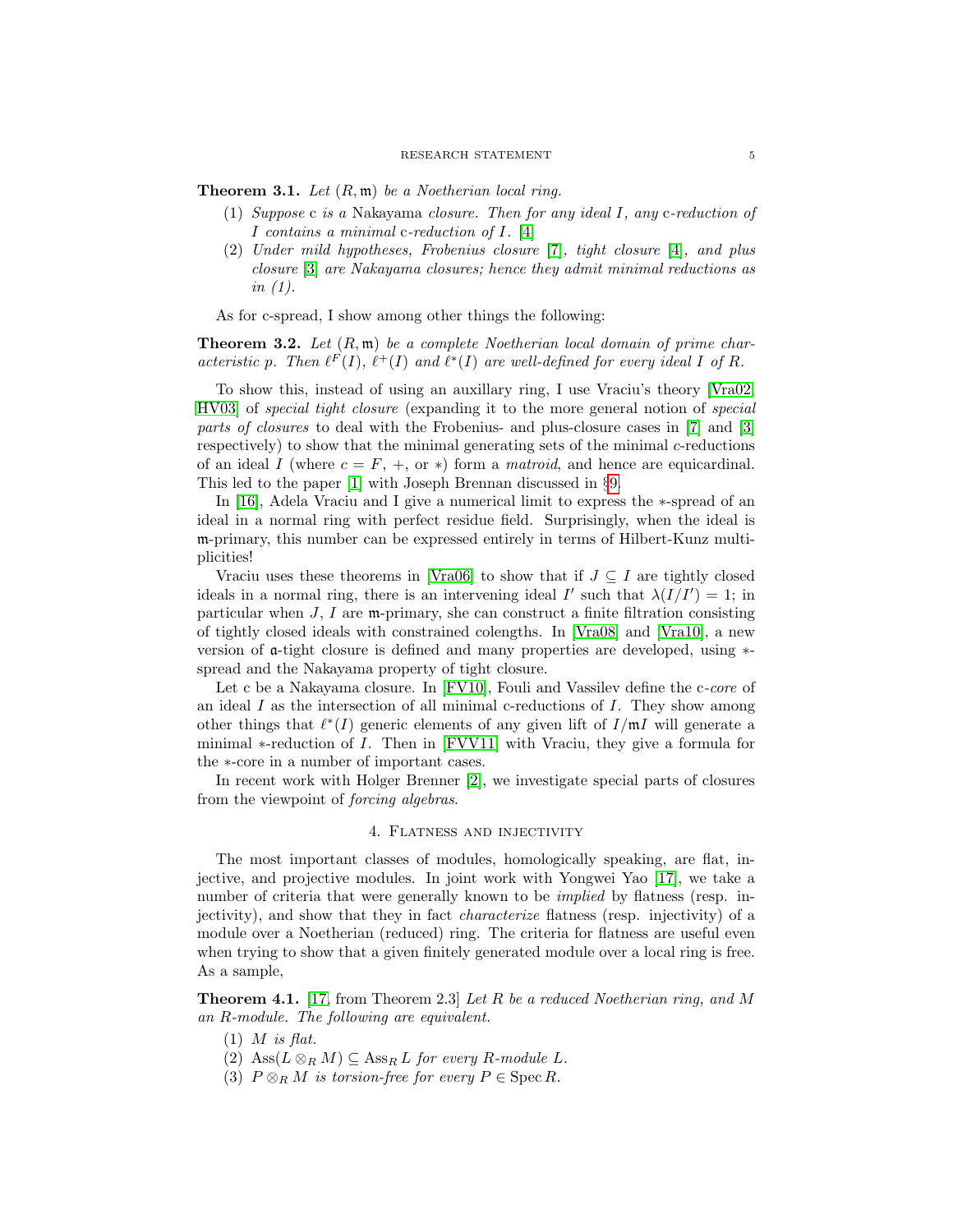We use our methods to give a criterion for regularity of Noetherian rings of prime characteristic  $p$  (or any ring with a *locally contracting endomorphism*, the theory of which we develop in the article). Namely,

**Theorem 4.2.** [\[17,](#page-10-12) from Theorem 3.10] Let R be a Noetherian ring of prime characteristic  $p > 0$ . Let <sup>e</sup>R denote the left R-module given by restriction of scalars via the ring map  $r \mapsto r^{p^e}$ . Let  $F^e(-)$  be the usual Peskine-Szpiro functor [\[PS73\]](#page-11-4) of tensoring with the action of the Frobenius homomorphism. The following are equivalent.[2](#page-5-1)

- $(1)$  R is regular.
- (2)  $^eR$  is flat as a left R-module for all  $e > 0$ .
- (3)  $\exists e > 0$  such that  $F^e(\mathfrak{m})$  is torsion-free for every maximal ideal  $\mathfrak{m}$  of R.

Note that our methods involve such commutative algebra notions as torsionfreeness and associated primes, which would seem not strong enough to characterize flatness. Dually, we use the notions of divisibility and coassociated primes to characterize injectivity, and we prove and make use of a local criterion for injectivity (dual to Grothendieck's local criterion for flatness).

<span id="page-5-0"></span>In a future project, we hope to extend our results to non-Noetherian rings.

# 5. Phantom homology

Ian Aberbach [\[Abe94\]](#page-10-0) invented the notion of phantom M-regular sequences and phantom depth (analogues of M-regular sequences and depth, respectively) to go along with Hochster and Huneke's notion (c.f. the monograph [\[HH93\]](#page-10-13)) of stable phantom exactness. Aberbach proved a "phantom Auslander-Buchsbaum" theorem, and the three of them together [\[AHH93\]](#page-10-14) used this theory to get some of the best results to date on the then-unsolved problem of whether tight closure always commutes with localization. However, foundational questions on phantom depth remained: For example, do all maximal phantom M-regular sequence have the same length? Does phantom depth behave well along a flat local homomorphism with a good closed fiber?

In [\[6\]](#page-9-8), I show that the answer to the first question is "yes" by coming up with alternate characterizations of phantom M-regular sequences and phantom depth. In [\[5\]](#page-9-9), I built on these observations to prove the following theorem, answering the second question.

**Theorem 5.1.** Let  $\phi$  :  $(R, \mathfrak{m}) \rightarrow (S, \mathfrak{n})$  be a flat local homomorphism of excellent Noetherian local rings of prime characteristic such that R is complete or contains an uncountable field. Suppose that R and S share a weak test element (e.g. if  $\phi$ is smooth) and that S/mS is Cohen-Macaulay and F-injective. Then for any finite R-module M,

ph.depth $_RM$  + depth  $S/\mathfrak{m}S$  = ph.depth<sub>S</sub>( $S \otimes_R M$ ).

Hence, ph.depth $_R M =$ ph.depth $_R \hat{M}$ .

These ideas can be seen in terms of the notion of *almost ring theory* (a concept originally due to Faltings [\[Fal88\]](#page-10-15) and used in Paul Roberts' work, for instance [\[Rob08,](#page-11-5) [Rob10\]](#page-11-6)). A good project would be to make this connection explicit.

<span id="page-5-1"></span><sup>&</sup>lt;sup>2</sup>Special cases of the equivalence (1)  $\iff$  (2) are due to Kunz [\[Kun69\]](#page-10-16), so the point is really that (3) is also strong enough to imply regularity.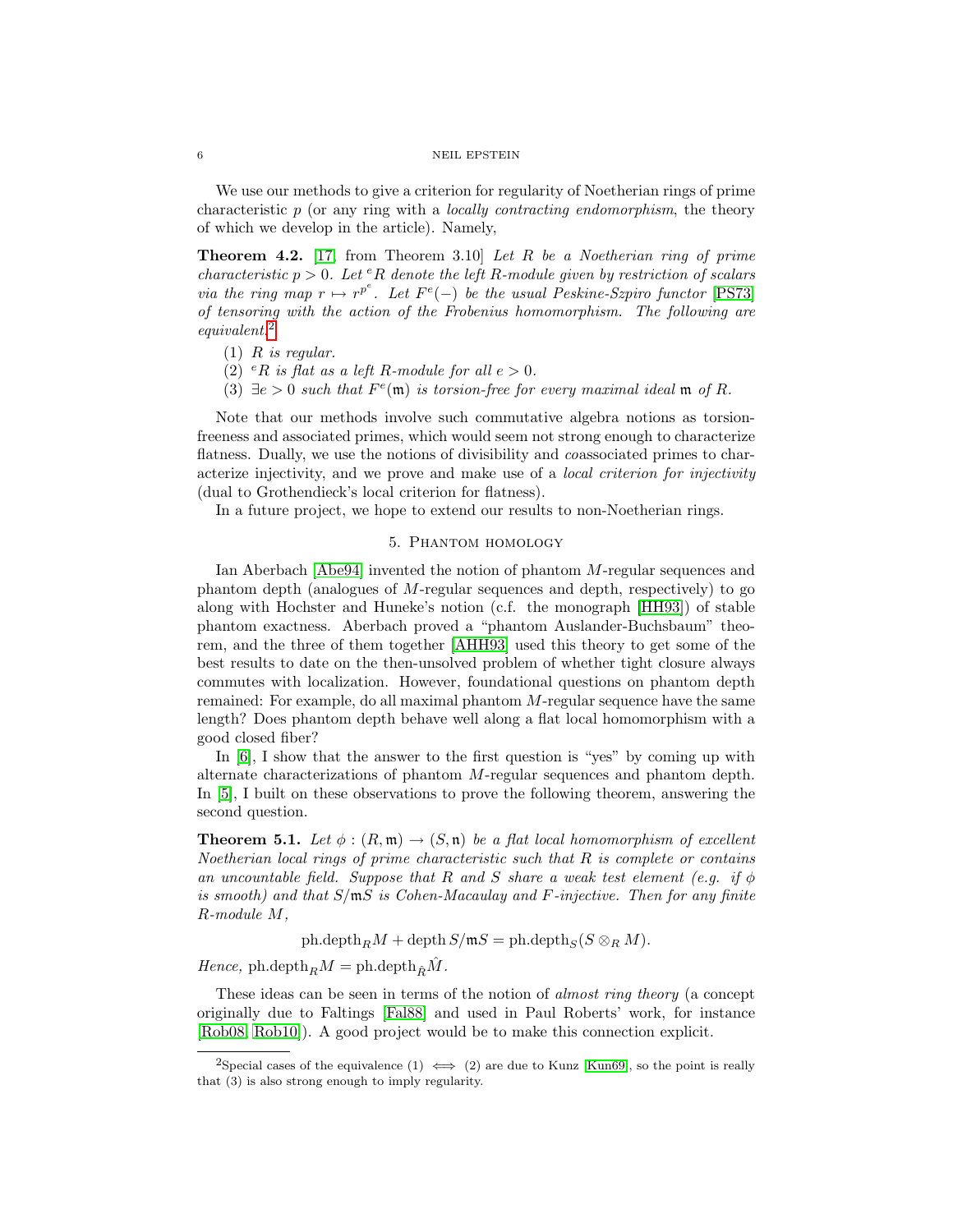### RESEARCH STATEMENT 7

### 6. Hilbert-Kunz multiplicity and generalizations

<span id="page-6-0"></span>One of the most important tools of characteristic  $p$  algebra precedes tight closure theory – namely, that of the *Hilbert-Kunz multiplicity* (shown to exist as a real number in [\[Mon83\]](#page-10-17) for all m-primary ideals). However, it is extremely useful in tight closure theory. If  $(R, \mathfrak{m})$  is an excellent quasi-unmixed Noetherian local ring of prime characteristic and  $J \subseteq I$  are m-primary ideals, then  $J^* = I^*$  if and only if  $e_{HK}(J) = e_{HK}(I)$ . In other words, the Hilbert-Kunz multiplicity is a numerical measure of whether J is a  $*$ -reduction of I (see §[3\)](#page-3-0). Ideas from the theory of Hilbert Kunz multiplicities were used in Brenner and Monsky's counterexample [\[BM10\]](#page-10-5) showing that tight closure does not commute with localization.

But what about non-m-primary ideals? Is there a numerical criterion in the general case? Using the fact that tight closure is a Nakayama closure, Yongwei Yao and I show [\[18\]](#page-10-18) that there is such a numerical criterion – namely, given two arbitrary ideals  $J \subseteq I$ , we give a number that is as computable as the Hilbert-Kunz multiplicity itself, and is zero precisely when  $J^* = I^*$  [\[18,](#page-10-18) §6]. However, we explore a number of more fine-grained measurements of the ideals as well, showing that some of them also characterize when two ideals have the same tight closure in some important cases (and in any case we get a one-way implication). For instance, given an arbitrary pair  $J \subseteq I$  of nested ideals in a local ring  $(R, \mathfrak{m})$ , we define an invariant  $u^-(J, I)$  (the *relative multiplicity*), such that the following holds:

**Theorem 6.1.** Let R be a Noetherian ring of characteristic p such that  $\widehat{R}_{p}$  is equidimensional for all  $\mathfrak{p} \in \mathrm{Spec} R$ . Let  $J \subseteq I$  be a nested pair of ideals.

- (1) If  $u^-(J_p, I_p) = 0$  for all  $\mathfrak{p} \in \text{Spec } R$ , then  $I \subseteq J^*$ . [\[18,](#page-10-18) from Theorem 2.4]
- (2) Conversely, suppose that  $I \subseteq J^*$  and that either
	- J has finite projective dimension and no embedded primes, or
	- R has finite F-representation type, or
	- a certain module over a certain non-commutative ring derived from R, I, and J is finitely generated.

then  $u^-(J_p, I_p) = 0$  for all  $\mathfrak{p} \in \text{Spec } R$ . [\[18,](#page-10-18) Proposition 3.1 and Theorems 3.4 and 3.5]

We also give other non-trivial cases [\[18,](#page-10-18) §4] where a converse to (1) holds.

In another direction, for an ideal I, we define the so-called unmixed Hilbert-Kunz multiplicity of I [\[19\]](#page-10-19) in such a way that if  $J \subseteq I$ , we have  $e_{un}(J) = e_{un}(I)$  if and only if  $J$  and  $I$  have the same tight closure "up to unmixedness" – that is iff for all top dimensional associated primes  $\mathfrak p$  of I, we have  $(I_{\mathfrak p})^* = (J_{\mathfrak p})^*$ . We extend this moreover to a notion of the Hilbert-Kunz multiplicity of a *triple* of R-modules.

On the other hand, many questions about ordinary Hilbert-Kunz multiplicity of m-primary ideals are still unanswered. For instance, given m-primary ideals J and I, what can one say about  $e_{HK}(IJ)$  in terms of  $e_{HK}(J)$  and  $e_{HK}(I)$ ? What can one say about tight closure containments between  $I$  and  $J$  when there is no containment between  $I$  and  $J$ ? In joint work with Javid Validashti [\[15\]](#page-10-20), we give some surprising answers to these questions. Here is a sample of what we prove:

**Theorem 6.2.** Let  $(R, \mathfrak{m})$  be an excellent quasi-unmixed Noetherian local ring of prime characteristic, and let J, I be m-primary ideals. Then

(1)  $e_{HK}(IJ) \leq \ell^*(J)e_{HK}(I) + e_{HK}(J).$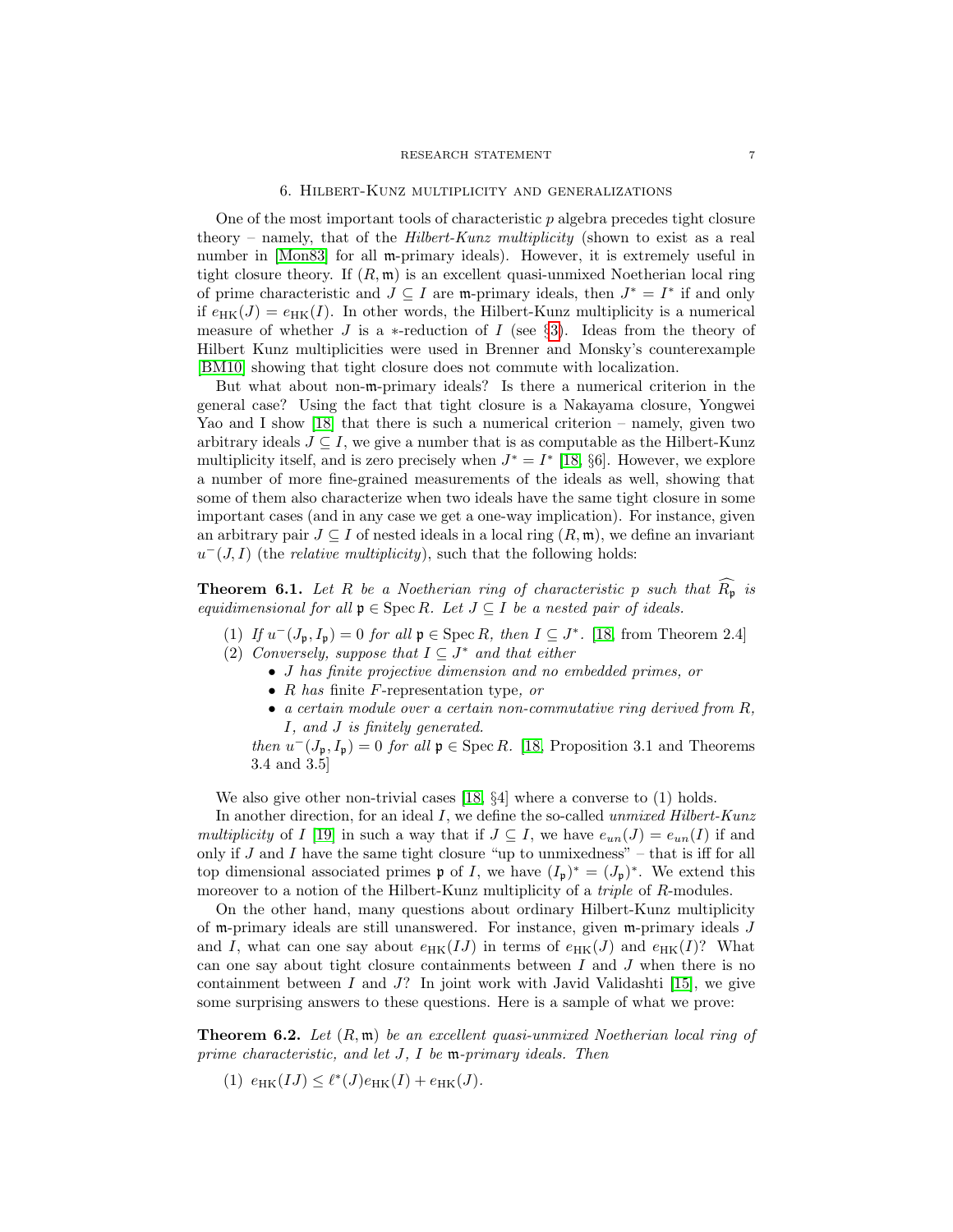- (2) Suppose  $\ell^*(J) \geq 2$  (which holds e.g. if dim  $R \geq 2$ ) and equality holds in part (1). Then  $J \subseteq I^*$ .
- (3) If  $J^* = \mathfrak{a}^*$  for some parameter ideal  $\mathfrak{a}$ , then

 $e_{HK}(IJ) \geq \ell^*(J)e_{HK}(I+J) + e_{HK}(J).$ 

(4) Hence, if J has the same tight closure as a parameter ideal and dim  $R \geq 2$ , equality holds in part (1) if and only if  $J \subseteq I^*$ .

# 7. Liftable integral closure

<span id="page-7-0"></span>In joint work with Bernd Ulrich [\[14\]](#page-10-21), we define a new closure operation on submodules, called *liftable integral closure* which agrees with ordinary integral closure of ideals and of submodules of finitely generated free modules, but in general is smaller than ordinary integral closure<sup>[3](#page-7-2)</sup>. Using this tool, we investigate the properties of an "integral closure test ideal"  $\tau_{\mathcal{I}} := \bigcap_{\text{ideals } I} (I : I^{-})$ . We obtain the following partial classification theorem.

**Theorem 7.1.** Let  $(R, \mathfrak{m})$  be a Noetherian local ring.

- (1) If dim  $R = 0$ , then  $\tau_{\mathcal{I}} = \text{ann } \mathfrak{m}$ .
- (2) Suppose dim  $R = 1$  and  $R/\mathfrak{m}$  is infinite. Then R is Cohen-Macaulay if and only if  $\tau_{\mathcal{I}}$  is the conductor of R.
- (3) Suppose dim  $R \geq 2$  and R is excellent and equidimensional with no embedded primes. Then  $\tau_{\mathcal{I}} = 0$ .

A consequence of our work is that for rings like those in part (3), any finite length module may be represented as a quotient of torsionless modules with the same integral closure. That is:

**Theorem 7.2.** Let  $R$  be a Noetherian local ring of dimension at least  $2$ , whose completion is equidimensional with no embedded primes, and let A be an finite length R-module. Then there are finitely generated R-modules  $L \subseteq M \subseteq F$  such that F is free, M is integral over L, and  $A \cong M/L$ .

This raises the very interesting question of what other sorts of modules lend themselves to being quotients of integrally dependent modules. We hope to answer this in future work.

We also provide an alternate strategy toward solving the homological conjectures, via the work of Dietz [\[Die10\]](#page-10-22).

# 8. Tight interior

<span id="page-7-1"></span>One of the most important notions in tight closure theory is the notion of a test ideal, and duality is of course an important concept in all of mathematics. In joint work with Karl Schwede [\[13\]](#page-10-23), we take the approach that test ideals are somehow dual to tight closure, and make it explicit in a flexible framework. That is, we define the tight interior  $M_{*R}$  (or  $M_{*}$  when the ring is clear from context) of any R-module M in such a way that the tight interior of R itself is the (big) test ideal. Then we show that tight interior is dual to tight closure in three different senses – in terms of Matlis duality, annihilation, and in terms of the duality of sum and intersection. By dualizing statements in tight closure theory we obtain sometimes

<span id="page-7-2"></span><sup>3</sup>For the usual notion of integral closure of a submodule, see [\[EHU03\]](#page-10-24) or [\[HS06,](#page-10-25) chapter 16].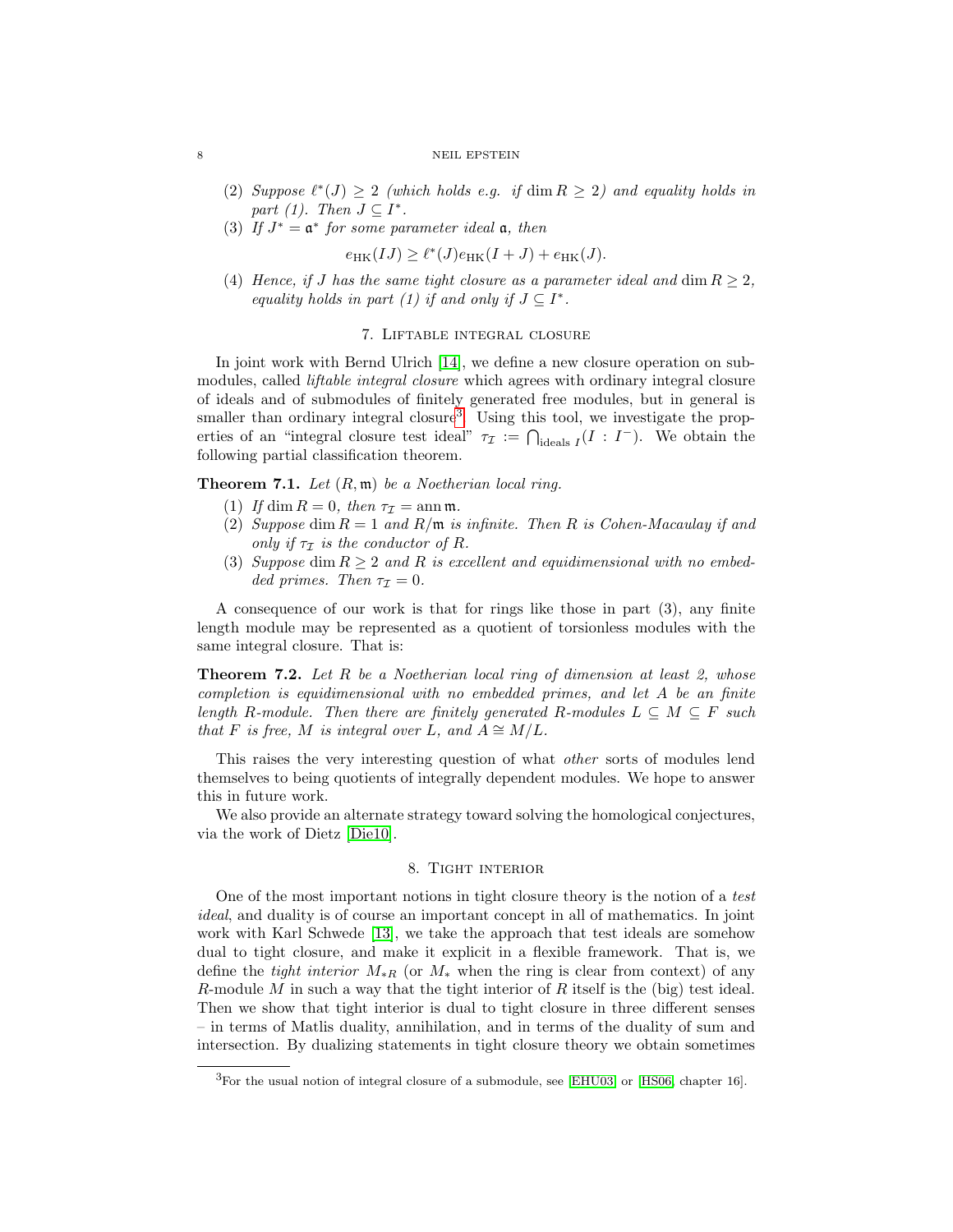surprising correspondences (and explanations and generalizations of known theorems) about test ideals. On the other hand, statements about test ideals can be seen as statements about  $R_{*R}$  that can be generalized to statements about  $M_{*R}$  for general M. We avoid the machinery of tight closure itself, emphasizing the point of view that tight interior appears to be a more fundamental operation, at least in the F-finite reduced case. Here is a sample of some important properties.

**Theorem 8.1.** Let R be a prime characteristic F-finite reduced Noetherian ring, and M an arbitrary R-module.

- $(1)$   $(M_*)_* = M_*$
- (2) For any multiplicative set W, we have  $(M_{*R})_W = (M_W)_{*R_W}$ .
- (3) If R is local,  $\hat{R} \otimes_R M_{*R} \cong (\hat{R} \otimes_R M)_{* \hat{R}}$ .
- (4) Let  $\mathfrak{p}_1, \ldots, \mathfrak{p}_n$  be the minimal primes of R. Then  $M_{*R} = \sum_{i=1}^n (0 : M_i)$  $(\mathfrak{p}_i)_{*(R/\mathfrak{p}_i)}$ , thus allowing us to reduce to the domain case.
- (5) Let  $R \to S$  be a ring homomorphism such that  $S_{\text{red}}$  is F-finite. Then if  $\varepsilon$ :  $\text{Hom}_R(S, M) \to M$  is the natural map, we have  $\varepsilon(\text{Hom}_R(S, M)_{*S}) \subseteq M_{*R}$ .

Since the tight interior of the ring is the big test ideal, our work yields results for test ideals and suggests avenues to explore test ideals further. For instance, part (4) of the above theorem suggests (and implies part of) the following.

**Theorem 8.2.** Let R be a prime characteristic  $F$ -finite reduced Noetherian ring. Let  $\mathfrak{p}_1, \ldots, \mathfrak{p}_n$  be the minimal primes of R.

- (1)  $\tau_b(R)$  (resp.  $\tau(R)$ )  $\subseteq \sum_{i=1}^n (0 : \mathfrak{p}_i)$ , with equality if each  $R/\mathfrak{p}_i$  is strongly (resp. weakly) F-regular.
- (2) If the normalization of R is strongly F-regular, then  $C(R) = \tau(R) = \tau_b(R)$ , where  $C(R)$  is the conductor of R.

We also obtain a dual to the theory of phantom homology. Moreover, our framework also provides an explicit construction in many cases for the test submodules of Blickle [\[Bli09\]](#page-10-26).

This work is wide open to further development and research projects, as it puts test ideals into a whole new framework as a special case of an interior operation.

## 9. Generic matroids

<span id="page-8-0"></span>A matroid is a set  $E$  along with a nonempty collection  $\mathcal B$  of finite subsets of  $E$ (called its bases) such that for all distinct pairs  $B, B' \in \mathcal{B}$  and elements  $b \in B$ , we have  $B \nsubseteq B'$  and there exists  $b' \in B'$  such that  $(B \setminus \{b\}) \cup \{b'\} \in \mathcal{B}$ . Examples include edge sets of finite graphs with spanning forests, finite-dimensional vector spaces along with their bases, and field extensions of finite transcendence degree along with their transcendence bases. As I showed in  $[4, 3, 7]$  $[4, 3, 7]$  $[4, 3, 7]$ , when R is a complete local domain of prime characteristic and  $I$  is an ideal, the set  $I$  along with the minimal generating sets of its minimal c-reductions (where  $c = *, +, F$  respectively) also forms a matroid. It is a basic fact of matroid theory that all bases have the same cardinality (called the *rank* of a matroid), so this shows that  $\ell^c(I)$  exists for these closure operations. Since  $\ell^{-}(I)$  (the analytic spread of [\[NR54\]](#page-10-9)) also exists, a natural question is whether we get a matroid when  $c = -$ .

In joint work with Joseph Brennan [\[1\]](#page-9-1), after showing the answer to be "no" with a counterexample, we find a new combinatorial-topological construction (the generic matroid), jointly generalizing the notions of matroid and topological space.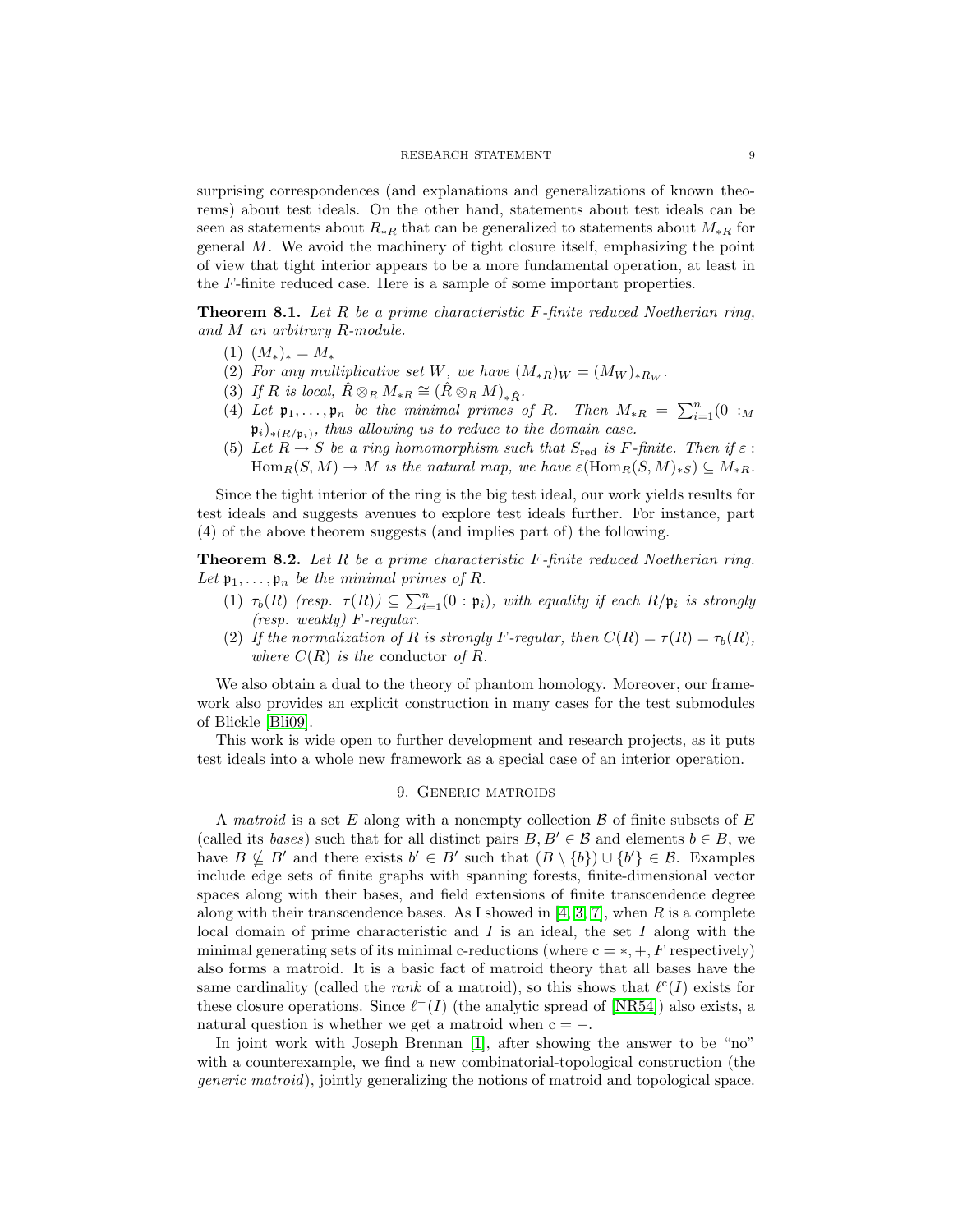Intuitively, a generic matroid is a bunch of bona-fide matroids glued together to form an overarching matroid-like structure with some wiggle-room. We exhibit a generic matroid structure not only in the case of ideals and minimal reductions (over a local ring with infinite residue field), but also for graded Noether normalizations of a standard graded  $k$ -algebra  $(k$  an infinite field) and for minimal complete reductions of a finite set of ideals. This then gives reasons for equicardinality in all these situations.

One of the strengths of matroid theory is the notion of "cryptomorphic" definitions, allowing the theory great combinatorial flexibility. That is, a matroid may be equivalently defined in terms of bases (as above), independent sets, circuits, flats, etc. In future work, we hope to obtain cryptomorphic definitions of generic matroids in the same way.

# 10. Zero-divisor graphs

<span id="page-9-0"></span>Let  $S$  be a commutative multiplicative semigroup with zero (i.e. an element  $0$ such that  $s0 = 0$  for all  $s \in S$ ). Then one defines the *zero-divisor graph*  $\Gamma(S)$  to be the graph whose vertices are the nonzero zero-divisors of  $S$ , where there is an edgefrom s to t precisely when  $s \neq t$  and  $st = 0$  ([\[DMS02\]](#page-10-27); originally defined for commutative rings in [\[AL99\]](#page-10-28)).

In joint work with Peyman Nasehpour [\[12\]](#page-10-29), we investigate the interplay between the structure of *nilpotent-free* semigroups (i.e. we require for all  $s \in S$  that if  $s^n = 0$  then  $s = 0$ ) and their corresponding zero-divisor graphs. In doing so, we introduce the notion of an Armendariz map between semigroups, which we show preserves many important invariants of the corresponding zero-divisor graphs, including diameter and chromatic number. We give applications to topological spaces (especially those occurring in algebraic geometry), lattice theory, Boolean algebra, contents of polynomials, comaximal ideals, and tensor products.

This topic provides research project potential at all levels, involving as it does so many areas of mathematics.

## My publications and preprints

- <span id="page-9-1"></span>[1] Joseph P. Brennan and Neil Epstein, Noether normalizations, reductions of ideals, and matroids, Proc. Amer. Math. Soc. 139 (2011), no. 8, 2671–2680.
- <span id="page-9-7"></span>[2] Holger Brenner and Neil Epstein, Special and specific parts of closures, in preparation, 2011.
- <span id="page-9-6"></span>[3] Neil Epstein, Closure operators in commutative algebra: Tight closure, phantom depth, and ∗-spread, Ph.D. thesis, University of Kansas, 2005.
- <span id="page-9-3"></span>[4]  $\qquad \qquad$ , A tight closure analogue of analytic spread, Math. Proc. Cambridge Philos. Soc. 139 (2005), no. 2, 371–383.
- <span id="page-9-9"></span>[5]  $\qquad \qquad$ , Phantom depth and flat base change, Proc. Amer. Math. Soc. 134 (2006), no. 2, 313–321.
- <span id="page-9-8"></span>[6] , Phantom depth and stable phantom exactness, Trans. Amer. Math. Soc. 359 (2007), no. 10, 4829–4864.
- <span id="page-9-5"></span>Feductions and special parts of closures, J. Algebra 323 (2010), no. 8, 2209–2225.
- $\_$ , *Pseudostar operations*, in preparation, 2011.
- <span id="page-9-4"></span>[9] , A guide to closure operations in commutative algebra, Progress in Commutative Algebra: Ring Theory, Homology, and Decompositions (Sean Sather-Wagstaff, Christopher Francisco, Lee Klingler, and Janet C. Vassilev, eds.), De Gruyter Proceedings in Mathematics, De Gruyter, to be published February, 2012.
- <span id="page-9-2"></span>[10] Neil Epstein and Melvin Hochster, Continuous closure, axes closure, and natural closure, arXiv:math.AC/1106.3462v1, 2011.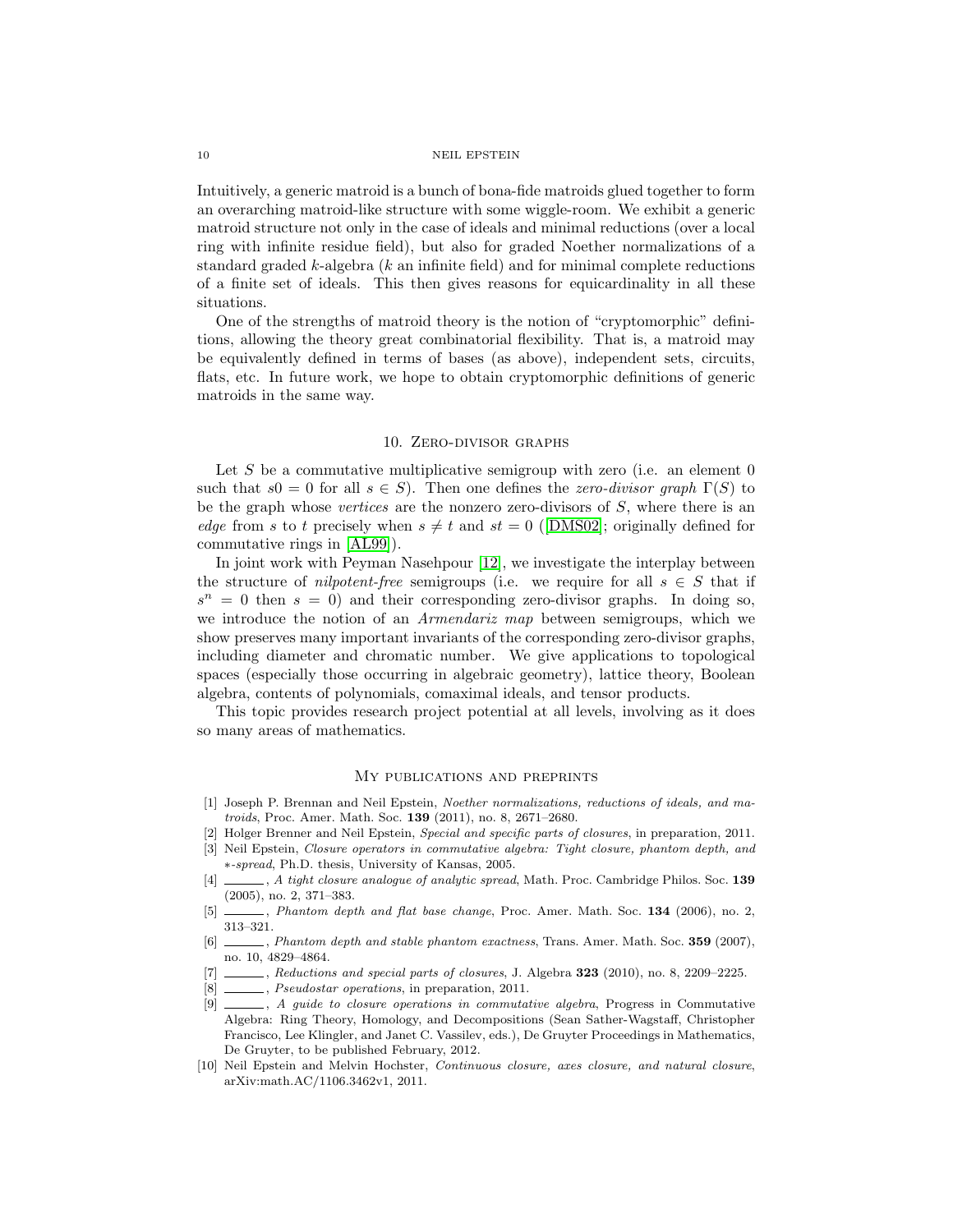#### RESEARCH STATEMENT 11

- <span id="page-10-6"></span>[11] \_\_\_\_\_, Homogeneous equational closures, tight closure, and localization, in preparation, 2011.
- <span id="page-10-29"></span>[12] Neil Epstein and Peyman Nasehpour, Zero-divisor graphs of nilpotent-free semigroups, in preparation, 2011.
- <span id="page-10-23"></span>[13] Neil Epstein and Karl Schwede, A dual to tight closure theory, in preparation, 2011.
- <span id="page-10-21"></span>[14] Neil Epstein and Bernd Ulrich, Liftable integral closure, preprint, 2010.
- <span id="page-10-20"></span>[15] Neil Epstein and Javid Validashti, Hilbert-Kunz multiplicity of products of ideals, in preparation, 2011.
- <span id="page-10-11"></span>[16] Neil Epstein and Adela Vraciu, A length criterion of ∗-spread, Osaka J. Math. 45 (2008), no. 2, 445–456.
- <span id="page-10-12"></span>[17] Neil Epstein and Yongwei Yao, Criteria for flatness and injectivity, Math. Z. (2011), doi:10.1007/s00209-011-0910-y.
- <span id="page-10-18"></span>[18] , Some extensions of Hilbert-Kunz multiplicity, arXiv:math.AC/1103.4730v1, 2011.
- <span id="page-10-19"></span>[19] \_\_\_\_\_\_, Unmixed Hilbert-Kunz multiplicity, in preparation, 2011.

### Other references

- <span id="page-10-0"></span>[Abe94] Ian M. Aberbach, Finite phantom projective dimension, Amer. J. Math. 116 (1994), 447–477.
- <span id="page-10-14"></span>[AHH93] Ian M. Aberbach, Melvin Hochster, and Craig Huneke, *Localization of tight closure and* modules of finite phantom projective dimension, J. Reine Angew. Math. 434 (1993), 67–114.
- <span id="page-10-28"></span>[AL99] David F. Anderson and Philip S. Livingston, The zero-divisor graph of a commutative ring, J. Algebra 217 (1999), no. 2, 434–447.
- <span id="page-10-26"></span>[Bli09] Manuel Blickle, Test ideals via algebras of p−<sup>e</sup> -linear maps, arXiv:math.AC/0912.2255, to appear in J. Algebraic Geom., 2009.
- <span id="page-10-5"></span>[BM10] Holger Brenner and Paul Monsky, Tight closure does not commute with localization, Ann. of Math. (2) 171 (2010), no. 1, 571–588.
- <span id="page-10-1"></span>[Bre06] Holger Brenner, Continuous solutions to algebraic forcing equations, arXiv:math.AC/0608611v2, to appear in Internat. J. Math., 2006.
- <span id="page-10-22"></span>[Die10] Geoffrey D. Dietz, A characterization of closure operations that induce big Cohen-Macaulay modules, Proc. Amer. Math. Soc. 138 (2010), no. 11, 3849–3862.
- <span id="page-10-27"></span>[DMS02] Frank R. DeMeyer, Thomas McKenzie, and Kim Schneider, The zero-divisor graph of a commutative semigroup, Semigroup Forum 65 (2002), no. 2, 206–214.
- <span id="page-10-24"></span>[EHU03] David Eisenbud, Craig Huneke, and Bernd Ulrich, What is the Rees algebra of a module?, Proc. Amer. Math. Soc. 131 (2003), no. 3, 701–708.
- <span id="page-10-15"></span>[Fal88] Gerd Faltings, p-adic Hodge theory, J. Amer. Math. Soc. 1 (1988), no. 1, 255–299.
- <span id="page-10-3"></span>[FK11] Charles Fefferman and János Kollár, Continuous linear combinations of polynomials, arXiv:math.CA/1103.0964v1, 2011.
- <span id="page-10-7"></span>[FV10] Louiza Fouli and Janet C. Vassilev, The cl-core of an ideal, Math. Proc. Cambridge Philos. Soc. 149 (2010), no. 2, 247–262.
- <span id="page-10-8"></span>[FVV11] Louiza Fouli, Janet C. Vassilev, and Adela Vraciu, A formula for the ∗-core of an ideal, Proc. Amer. Math. Soc. 139 (2011), no. 12, 4235–4245.
- <span id="page-10-4"></span>[HH90] Melvin Hochster and Craig Huneke, Tight closure, invariant theory, and the Briançon-Skoda theorem, J. Amer. Math. Soc. 3 (1990), no. 1, 31–116.
- <span id="page-10-13"></span>[HH93] , Phantom homology, Mem. Amer. Math. Soc. 103 (1993), no. 490, vi+91.
- <span id="page-10-25"></span>[HS06] Craig Huneke and Irena Swanson, Integral closure of ideals, rings, and modules, London Math. Soc. Lecture Note Ser., vol. 336, Cambridge Univ. Press, Cambridge, 2006.
- <span id="page-10-10"></span>[HV03] Craig Huneke and Adela Vraciu, Special tight closure, Nagoya Math. J. 170 (2003), 175–183.
- <span id="page-10-2"></span>[Kol10] János Kollár, Continuous closure of sheaves, arXiv:math.AC/1010.5480v1, 2010.
- <span id="page-10-16"></span>[Kun69] Ernst Kunz, Characterizations of regular local rings for characteristic p, Amer. J. Math. 91 (1969), 772–784.
- <span id="page-10-17"></span>[Mon83] Paul Monsky, The Hilbert-Kunz function, Math. Ann. 263 (1983), no. 1, 43-49.
- <span id="page-10-9"></span>[NR54] Douglas G. Northcott and David Rees, Reductions of ideals in local rings, Proc. Cambridge Philos. Soc. 50 (1954), no. 2, 145–158.